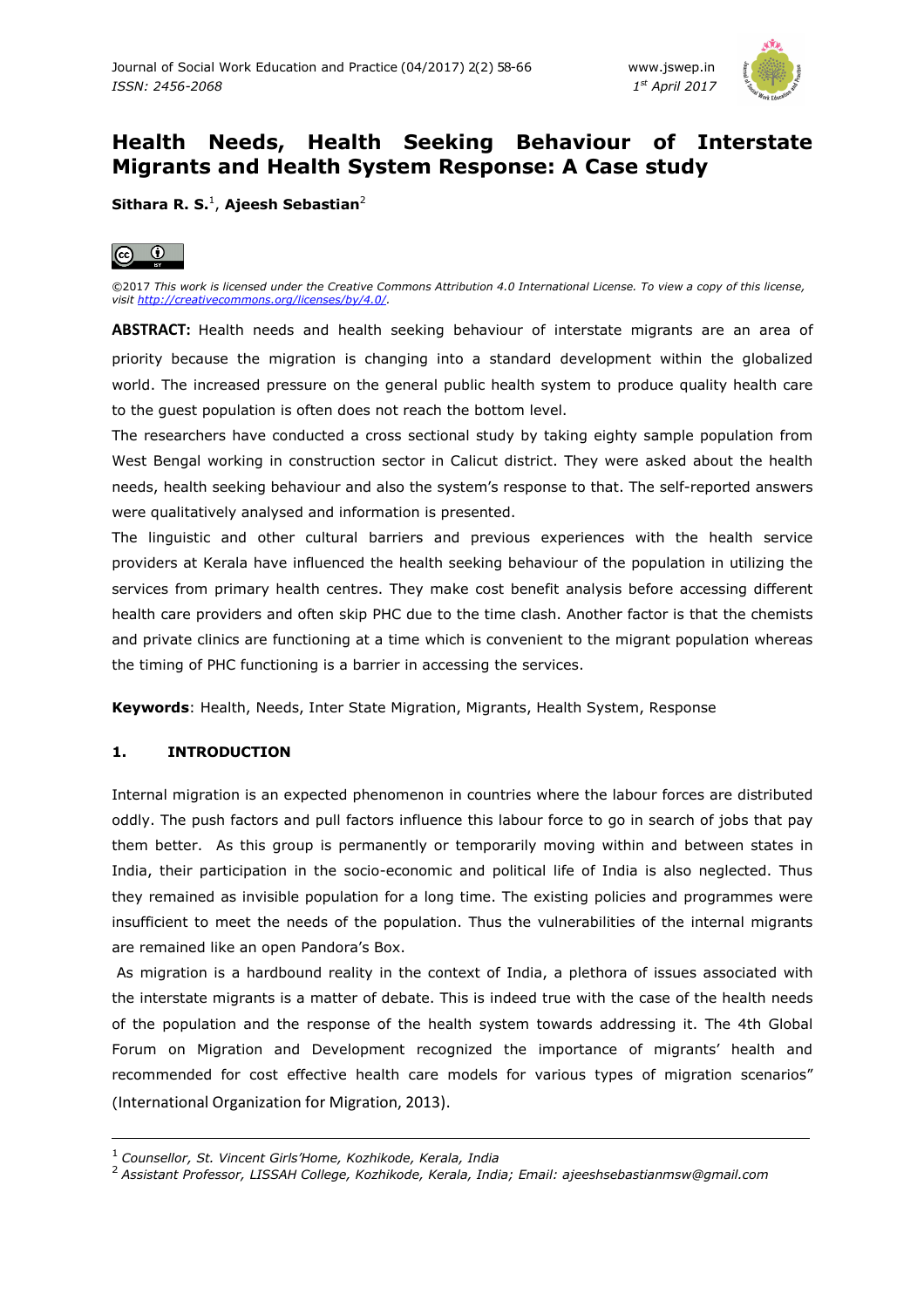From time in memorial, people went on searching for new lands, resource because they were in pursuit of healthier economic conditions and safe environment. It is continuing still and internal and external migrations are thus common in the atlas. In the case of India, many people have seen Kerala as a safer destination which led to the influx of interstate migrants to Kerala. Considering the statistics on internal migration in India, the attraction of migrants towards the Kerala state and their flow clearly indicates that the state became a 'gulf' for the labour force. The Kerala state stands with a migrant population of 25 lakhs which accounts for 8% of the total population of Kerala (International Organization for Migration, 2013). So the role of public health system in providing cost effective, quality health care to this working population is essential.

#### **2. Interstate migrants, health seeking behaviour and health system response**

Interstate migrants are the population who move within the country in search of means of living. According g to the Inter-State Migrant Workmen (Regulation of Employment and Conditions of Service) Act, 1979, inter-State migrant workman means any person who is recruited by or through a contractor in one State under an agreement or other arrangement for employment in an establishment in another State, whether with or without the knowledge of the principal employer in relation to such establishment (Narayana D, Venkiteswaran, Joseph, MP, 2013). Kerala witnessed a surge in the number of domestic migrant workers across primary and secondary sectors of economy. They are constituted an essential; component in each developmental and other projects. Their absence often creates news as the industry is shut for days due to the absence of workers.

The migrant worker travels far for selling his labour power where there is a labour shortage. He/she manage to get a job and remain there until he/she is required (Berger& Mohr, 1989). Departing from the native area and landing in a totally new area places them in vulnerabilities. In the new place, they are disadvantaged in comparison to the native population. They lack social goods, education and health which all impede their integration into the local population (Chatterjee, C.B., 2006). Bustamante (2011) points out that "migrants are inherently vulnerable as subjects of human rights from the time they leave home to initiate their migration (Bustamante, J.A., 2011)." Varennes (2003) states that the population are living in host states where they may not have mastery over the native language, are unfamiliar with the functioning of legal system and administration, disconnected from traditional support and family networks, exposed to a society with new and entirely different ways of life or cultures, the situation can leave them confused and upset (Varennes , 2003). In this powerless situation, they are prone to much vulnerability.

The vulnerabilities related to the health migrants are manifold. Inter-State Migrant Survey in Kerala by CDS-ISMSK reveals how migrant workers are largely isolated from the local community due to language and other cultural barriers (J.W. Mosses & S.I. Rajam, 2012). The recent study initiated by Government of Kerala in 2013 reveal about the status of domestic migrant labour in Kerala. The living conditions of this population is characterized by crowded rooms with poor water supply and sanitation facilities without proper space for cooking, bathing, lack of safety measures at work site, no welfare entitlements etc (Narayana D, Venkiteswaran, Joseph, MP, 2013). Due to restrictions in portability of entitlements, the inter-state migrants are not able to make use of the provisions of from central and state governments they had accessed prior to migration (Kumar,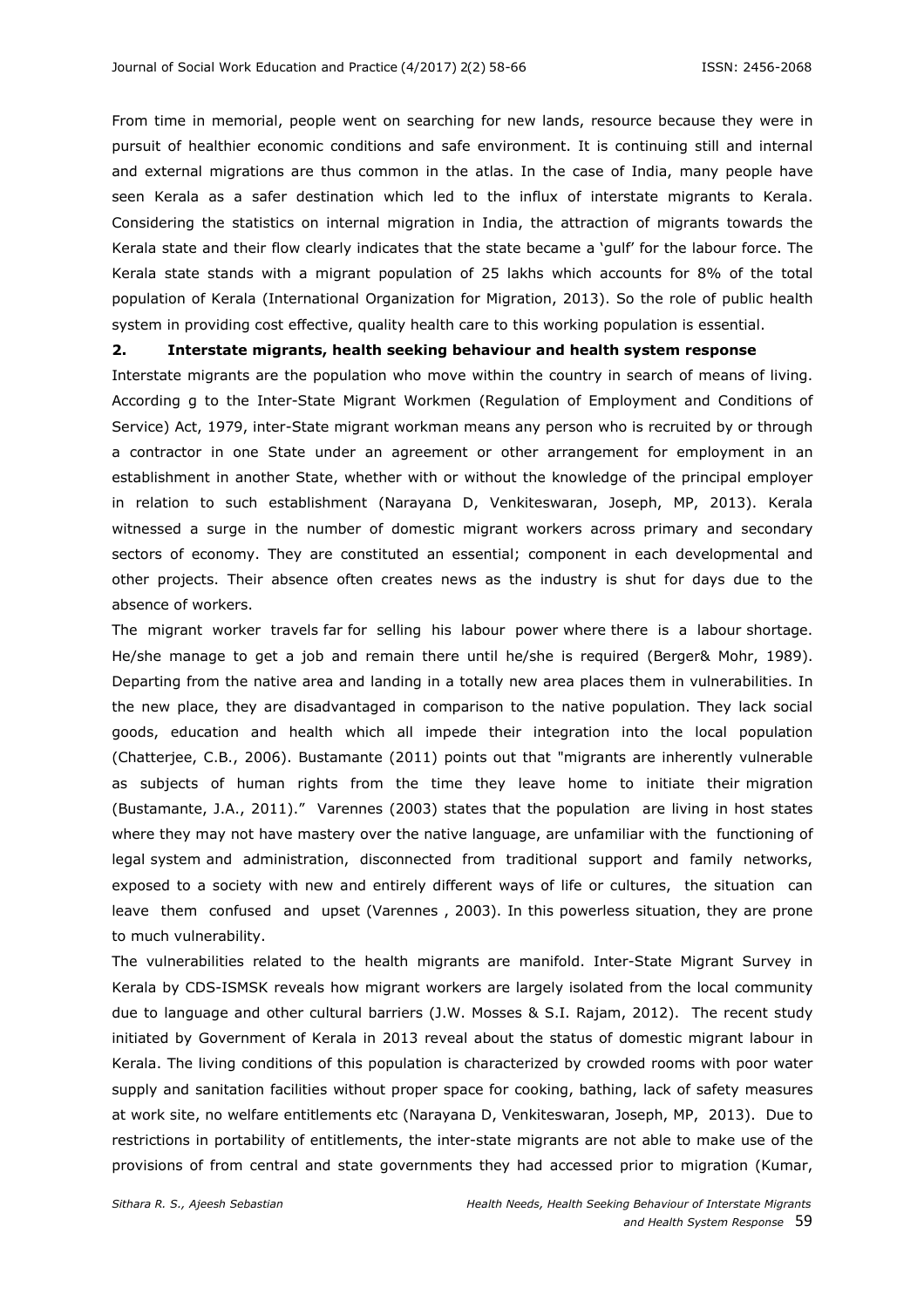N.A., 2011). Accessing the provisions of the Rashtriya Swasthya Bhima Yojana (RSBY), government provided health insurance by the migrant population is reportedly zero at Perumbavoor Taluk hospital, Ernakulam, Kerala, where there is a higher concentration of migrant population in its working area (Kumar, N.A., 2011). The limitations to access health care due to language barriers, lack of time, lack of knowledge about the public provisioning of health care etc. exacerbates their vulnerability (Kumar, N.A., 2011). Above all, the absence of strong social support created the psychosocial distress and has an adverse effect on the migrant labourers' mental health (Rogaly B, et al., 2002).

The migrant status itself and the deprivation in terms of the social determinants of health put the interstate migrants in a risky position. The health system response to address the health needs of the migrant population is reportedly late in many locations.in the case of Kerala, the public health system could not foresee and prepare itself to the needs of the migrant population. Its lack of preparedness was revealed when the migrant labourers brought out epidemics which were eliminated once (Akinola, A.B. et al., 2014). As the UN conventions speak of the right of migrants to health, the government system is requisite to provide healthcare starting from the primary health care level. The present cross sectional study has look into the congruence between health needs of migrants and the health system response.

### **3. Methodology**

The researchers has conducted a cross sectional study among interstate migrants in Calicut district. 80 samples were randomly incorporated in the study. All samples were employed in the construction field. The data was collected using questionnaire, interview schedule and focused group discussions. The data collection taken one month duration and they were met during lunch breaks. The data has both quantitatively and qualitatively been analysed and presented here. Basic profile of the sample

| ב וספר שטוב    |                             |                        |        |  |
|----------------|-----------------------------|------------------------|--------|--|
| SI No.         | Items                       | Categories             | $\%$   |  |
|                | Age wise distribution       | 18-25                  | 48.75% |  |
|                |                             | $26 - 35$              | 38.75% |  |
|                |                             | $36 - 45$              | 12.50% |  |
| $\mathcal{L}$  | Education wise distribution | <b>Below SSLC</b>      | 38.75% |  |
|                |                             | <b>SSLC</b>            | 28.75% |  |
|                |                             | Higher Secondary       | 26.25% |  |
|                |                             | Degree                 | 6.25%  |  |
| 3              | Native State                | West Bengal            | 100%   |  |
| $\overline{4}$ | Purpose of stay in Kerala   | Employment             | 100%   |  |
| -5             | Period of stay in Kerala    | Below six months       | 13.8%  |  |
|                |                             | six months to one year | 21.3%  |  |
|                |                             | One year to five year  | 48.8%  |  |
|                |                             | Five to ten years      | 8.8%   |  |
|                |                             | Above 10 years         | 7.5%   |  |

**Table No. 1** 

The basic profile of the respondents gives key information that all the samples were from West Bengal (100%) and they are scattered into three age group, in which half of them are youngsters with the age of 18-25 years. The education level also comparable low one third of them did not completed matriculation and another one third is with a qualification of secondary school certificate. The 64% of the sample population is familiar with the state through many years of stay and almost half of the sample population is staying in Kerala for the last one to five years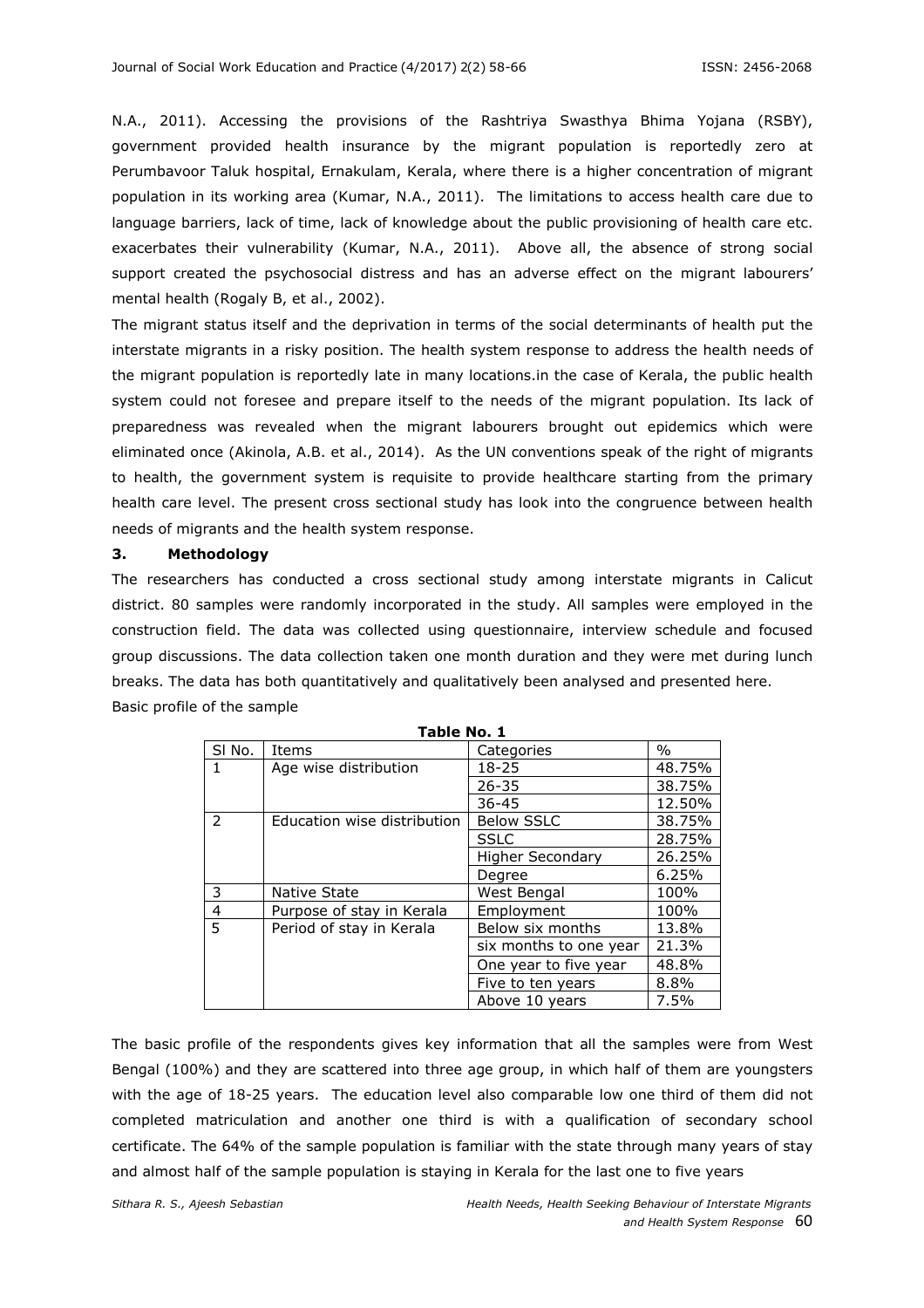### **4. Major findings**

| Table No. 2                                                   |           |            |  |  |
|---------------------------------------------------------------|-----------|------------|--|--|
| Any disease/ symptoms of disease for the Past<br>Three Months |           |            |  |  |
| Responds                                                      | Frequency | Percentage |  |  |
| Yes                                                           | 27        | 33.8       |  |  |
| No                                                            | 16        | 20.0       |  |  |
| some times                                                    | 37        | 46.3       |  |  |
| Total                                                         | 80        | 100.0      |  |  |



The above table and graph show the disease morbidity of the sample population. About 80% has reported about any incidences of diseases or symptoms of diseases. Those who are laid down with diseases reported that it was seasonal diseases (67.69%). Also they reported the presence of communicable diseases and other diseases. They engaged mainly in wok at construction sites. So their job is invariably associated with more occupational hazards than other jobs. Most of them are living in temporary shacks or sheds near the work site. So the disease-proneness is evident from the self-reported cases.

#### **Figure No. 2**



the sample population for availing the health care services. 55% choose private clinics and 34% for drug store. The status of PHC in their health seeking services remains unimportant. When they are found with any symptoms of diseases, they prefer private clinics or drug stores even though it incurs out of pocket expenditure. Adding to it, the researchers asked questions about the knowledge of the workers about the location of the PHC. Only 63% are aware and out of it, only 1% has made a visit for the treatment. **Figure no.3**

The pie diagram represents the choice made by

The next level of questions connected to their non-utilization of health care services from the PHC was intrigued and the figure no. 3 reveals the self-reported reasons. The working hours of PHC and the working hours of the migrant labourers are same. At the onset of diseases, these migrants often goes to nearby drug stores to subside the symptoms. So they do not lose a working day and the wage. If they are found with



# **Figure No. 1**

*Sithara R. S., Ajeesh Sebastian Health Needs, Health Seeking Behaviour of Interstate Migrants and Health System Response* 61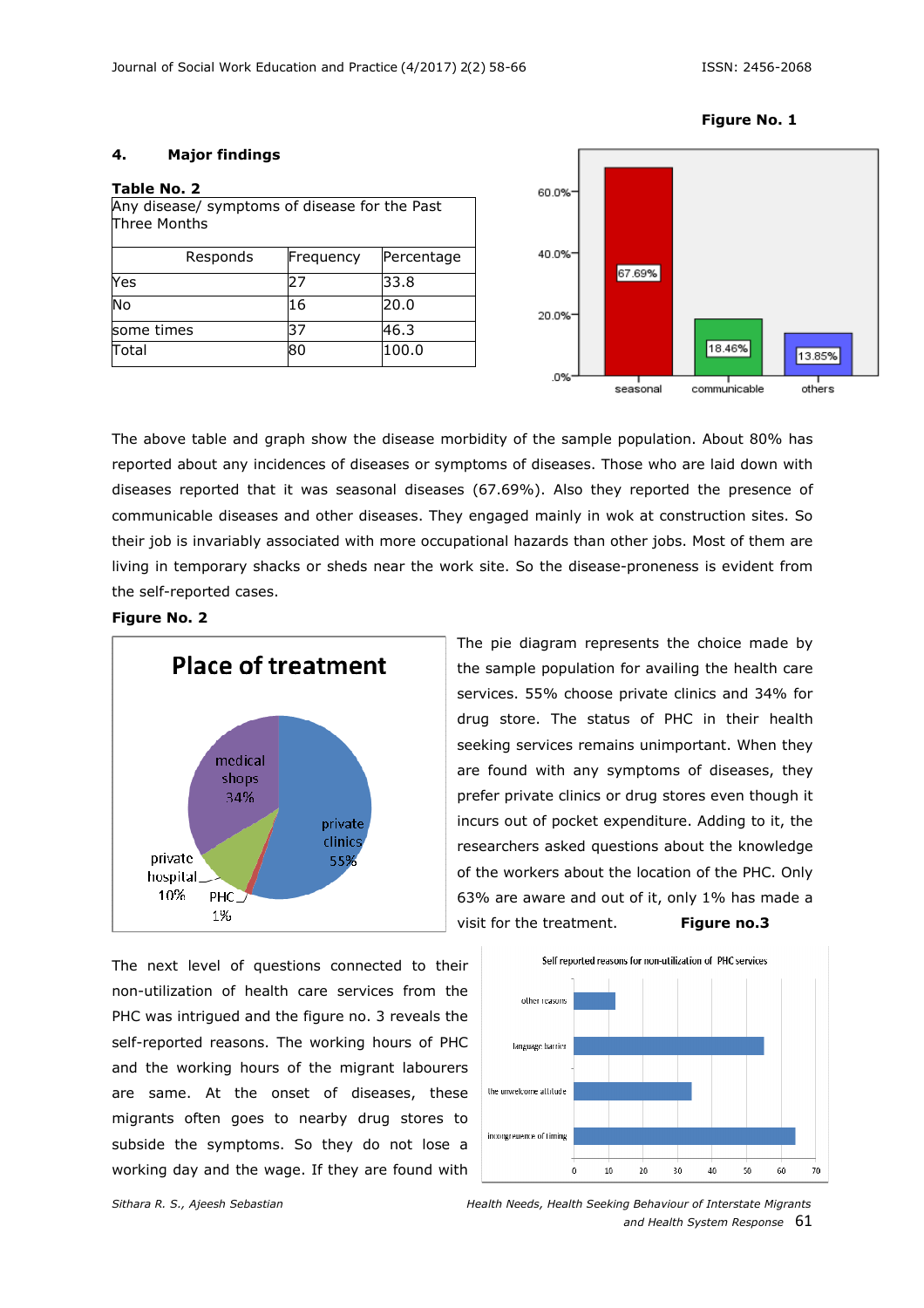severe weakness due to illness, they approach clinics because they are been accompanied by fellow workers only before or after the work. So they try to find out clinics which offer services after their working hours. Again, their previous experiences at PHC also avert them and go for other service providers.

The sample population were not aware of the services been provided by the PHC and Gram Panchayat. They reported about an awareness programme which has conducted within last one year. But they do not remember about the contents or the purpose of the meeting. So they are unaware about the situation and dissatisfied on the situation.

An interesting finding is about the health seeking behaviour of these sample population at their native state. It was found that 89% contact PHC as the first point of health care facility in their home state whereas their behaviour is changed in the present living area due to the perceived barriers.

The researchers have visited the PHC and Gram Panchayat regarding the services provided for the health needs of the domestic migrant labourers. The system has got no clear information about the status and the total number of the population within the panchayat. They reported about having conducted health awareness through distributing pamphlets. But the sample population does not remember about such a pamphlet. So it is clear that there is a gap between the health needs of the migrant population and the response of health system and local self-government institution.

#### **5. Discussion**

The present study explore into the missing link between the health needs, health seeking behavior of the interstate migrants and system's response to it. Ackernocht (1947) has rightly pointed out disease and its treatment is only in the abstract purely biological process. Actually, such facts as whether a person gets sick at all. What kind of disease he acquires and what kind of treatment he receives depend largely upon social factors (Ackernocht, 1947). There is a deep contradiction exist at the system level towards the health needs of the migrant population. On the one hand there is a significant population (8%) in Kerala who are vulnerable in the arrived land. On the other hand, there is health system which is equipped for catering the needs of the population. But the access and utilization of the services by the vulnerable group is not happening at ground level. There are several reasons which can be attributed to it.

The integration with local culture is the first issue. Learning the language of the new land is essential to integrate with the new culture. As Jonathon W. Moses and S. Irudaya Rajan (2012) mentioned in their study, the migrants are from West Bengal and they have Bengali as their mother tongue and Hindi as the second option for communication in other areas of India. While coming to South India, these languages are not familiar to the local culture. The difficulty associated with Malayalam language also makes the people more isolated. Even though, the Keratites are familiar with colloquial Hindi due to the interaction with migrants, the acceptance of 'Bhai-log' to local culture happen only when they learn Malayalam and converse in it. Thus the migrants are isolated from the community life and its various elements. As health and health care institutions are also a part of these community life, the migrants often end up with drug stores and private clinics rather than looking into the public health care institutions and other social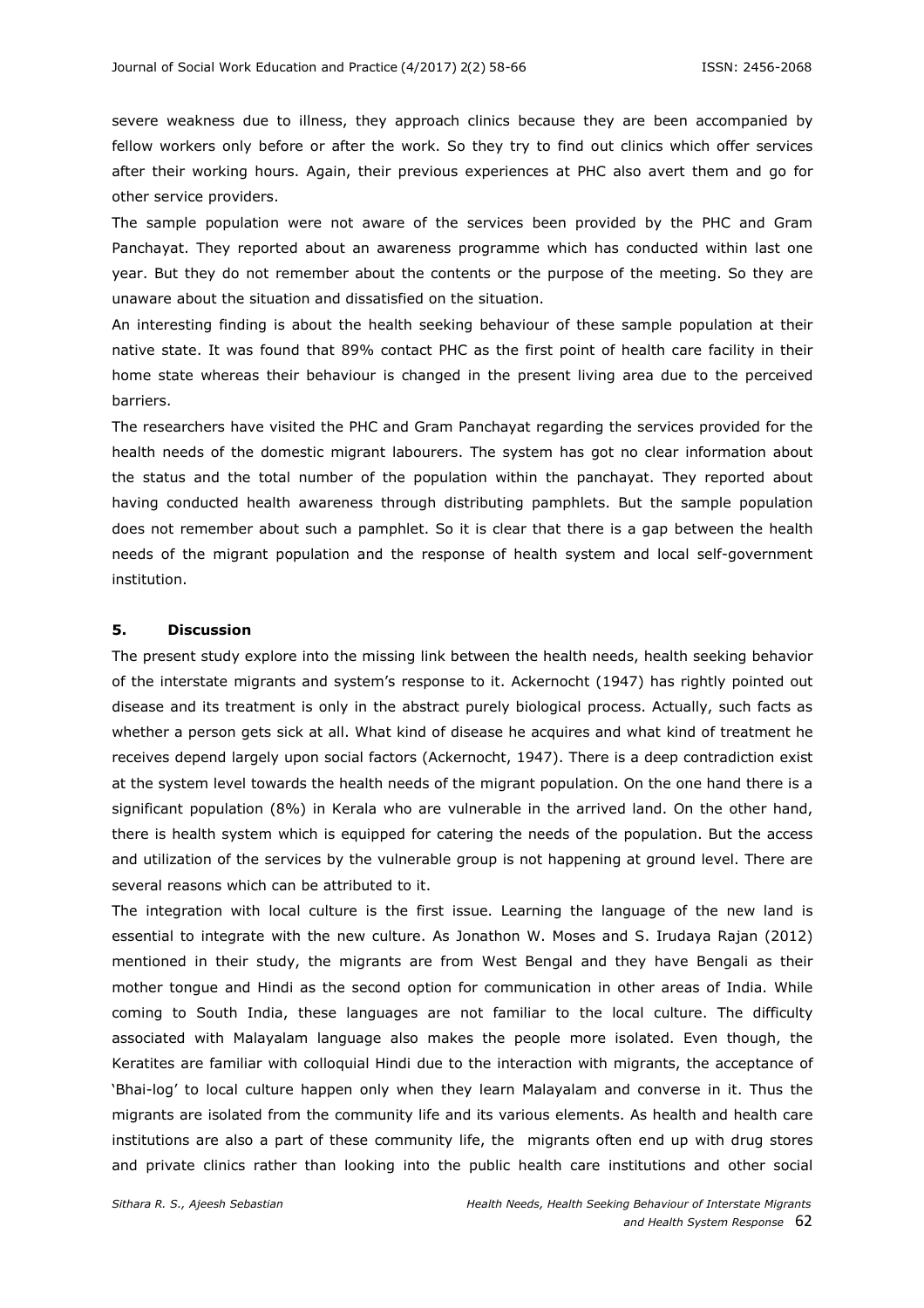#### determinants of health.

Secondly, the time is another crucial factor. The working hours of outpatient services in PHC are 9.00 am to 1.00 pm and 2.00 pm to 4.00 pm. The sample population work from 8 am to 5 pm in the evening. The system and the client have got same working hours and there is little chance to have their interaction at the health centre. Again Sunday is holiday for both the parties and the chances of getting acquainted are lesser. So the convenience of the labourers favours the private clinics or drug stores. A study in Nigeria also reports that the limited open hours of the primary health centre poses a barrier to the clients whose work nature clashes with the timing of the PHC (Musah K. Toyin & Kayode O.O, 2014).

The health seeking patterns of the migrants are very poor. They preferred the drug store on the onset of symptoms and if it does not work, they go for private clinics which are running in the late evening. A study by Dr. Sreejini J also reports about the prevalence of poor patterns of health seeking behaviour among the migrant population (Sreejini J., 2012). They develop such pattern because do not want to lose their work and wage. They depend on the drug stores on the onset of symptoms of diseases.

Under such conditions, the health system response is pivotal in addressing the health needs and influencing the health seeking behaviour of the migrant population. Without having the knowledge of the factors that influence their health seeking behaviour, no change process can be initiated (D. Maneze et al., 2015). So the absence of a culturally sensitive public health system stands as barrier in catering the health of diverse population. The health care providers at bottom level are not trained to meet the needs of the interstate migrant population in a culturally sensitive way. The migrants, thus, feels the system as unfriendly and do not approach the public health care facilities due to the unwelcoming attitude. Also due to the communication problem, the service provider-client interaction is occurring very little. Empirical evidence (Cooper & Roter. 2003, Saha, S. et al., 2003; Schmid Mast M et al., 2007, Rivers, Desiree Avia, 2007; PL Hutchinson, M. Do, S Agha, 2011) reveals the role of effective provider-client interaction and the resultant change in accessing and utilizing health services. When such an effective interpersonal communication between health worker and client is not happening, the client will search for other service providers.

The situation under the study can be graphically represented as follows:

#### **Figure No.4**



Here the client, on the onset of a disease, makes self-analysis about his situation. Based on the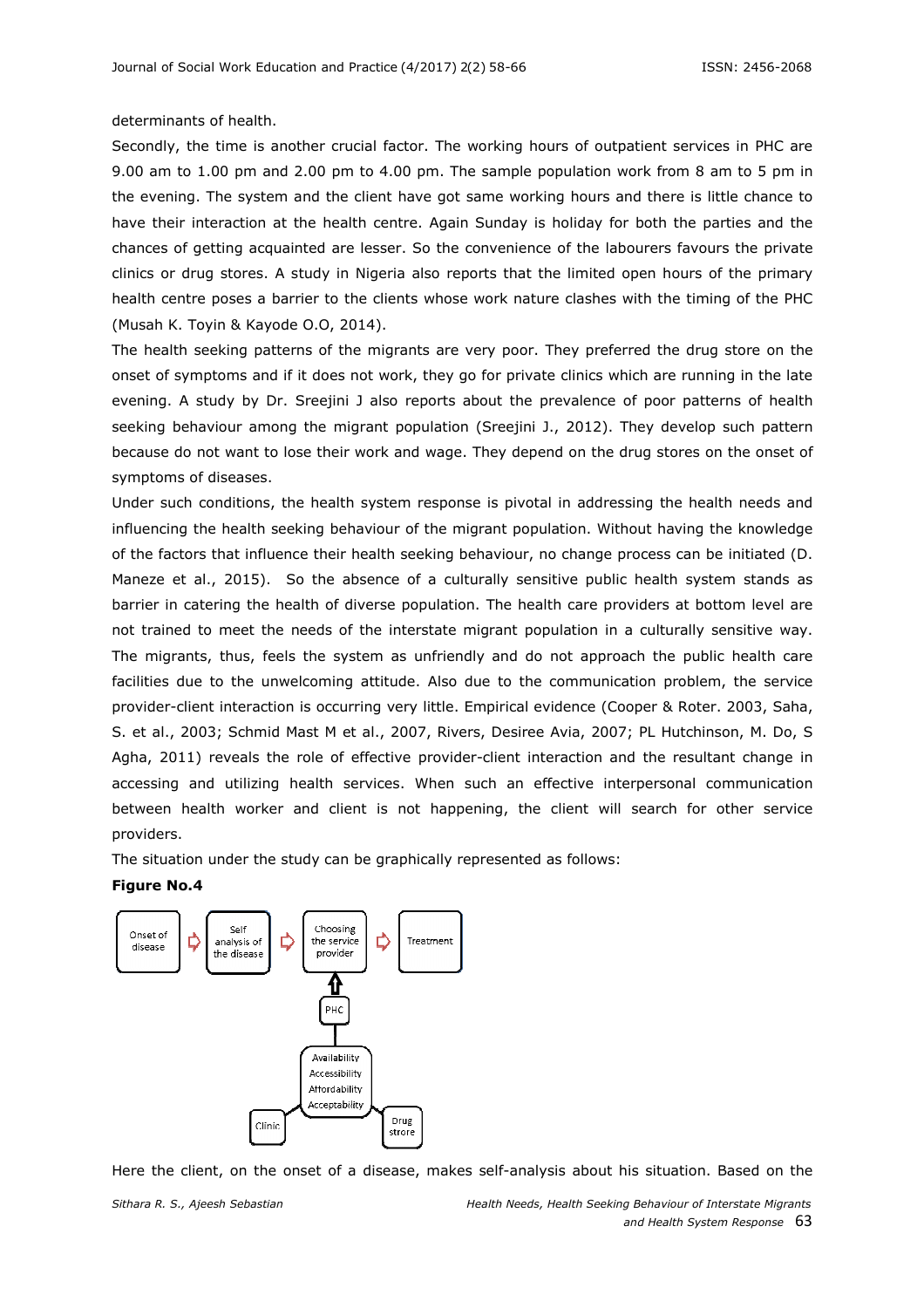perceived threat, he/she decide to think about accessing a service provider. Here the client makes cost-benefit analysis in terms of availability, accessibility, affordability and acceptability. Along with it, the prior experiences with the service provider also influences the decision making process. Often, the availability of PHC services at the onset of a disease is not occurred because the distance to nearest chemist or clinic is lesser than that of the PHC. Accessing it within the service delivery timing is a difficult for the migrant labourers as it clashes with their working timing. Regarding affordability, the client makes a cost benefit analysis among the severity of disease, the monetary loss due to absence at work, the out of pocket expenditure at chemist shop or private clinic. At the end, they find that utilizing the service of the chemist shop or clinic at their comfortable timing has more benefit than losing a day's job and pay for accessing the PHC services. This decision is unconsciously supported by the other linguistic and cultural barriers.

### **6. Recommendations**

Inclusive planning of health service delivery is necessary to serve the health of migrant workers. Accordingly, the health system has to revamp its service in an inclusive and culturally sensitive way. So the researchers are recommending the following points of action:

- Provide Migrant friendly PHC services, especially in terms of the time schedule of work.
- General or disease specific health and medical camps for the migrants at work site.
- Training the health personnel at Health centres with essential language skills to deal with the migrant population.
- Develop risk register at PHC level for the diseases surveillance among migrant population.
- Collaborative efforts by local self-government bodies and health system to develop measures for the right to health of the migrants.

# **7. Conclusion**

The research study was concentrating on the health needs, health seeking behaviour and the corresponding response from the part of health system. There exist gap in addressing the health needs of the migrants by the local healthcare facilities. The cultural and other barriers avert the behaviour of the population and make them depend on chemists or private clinics. Thus change is essential. It not for saving the out of pocket expenditure alone, but for re-tuning affordable, available, accessible and acceptable public health care for the guest population who significantly contribute to Kerala economy.

### **References**

Narayana, D; Venkiteswaran & M P Joseph. (2013). *Domestic Migrant Labour in Kerala*. Thirupanathapuram:Gulati Institute of Finance and Taxation.

Chatterjee, C.B., (2006). *Identities in Motion: Migration and Health in India*. Mumbai: Centre for Enquiry into Health and Allied Themes.

Berger, John & Mohr, Jean,(1989). *A seventh Man*, London: Granta Books.

Bustamante, J.A. (2011). *Extreme Vulnerability of Migrants: The Cases of the United States and Mexico*. Retrieved from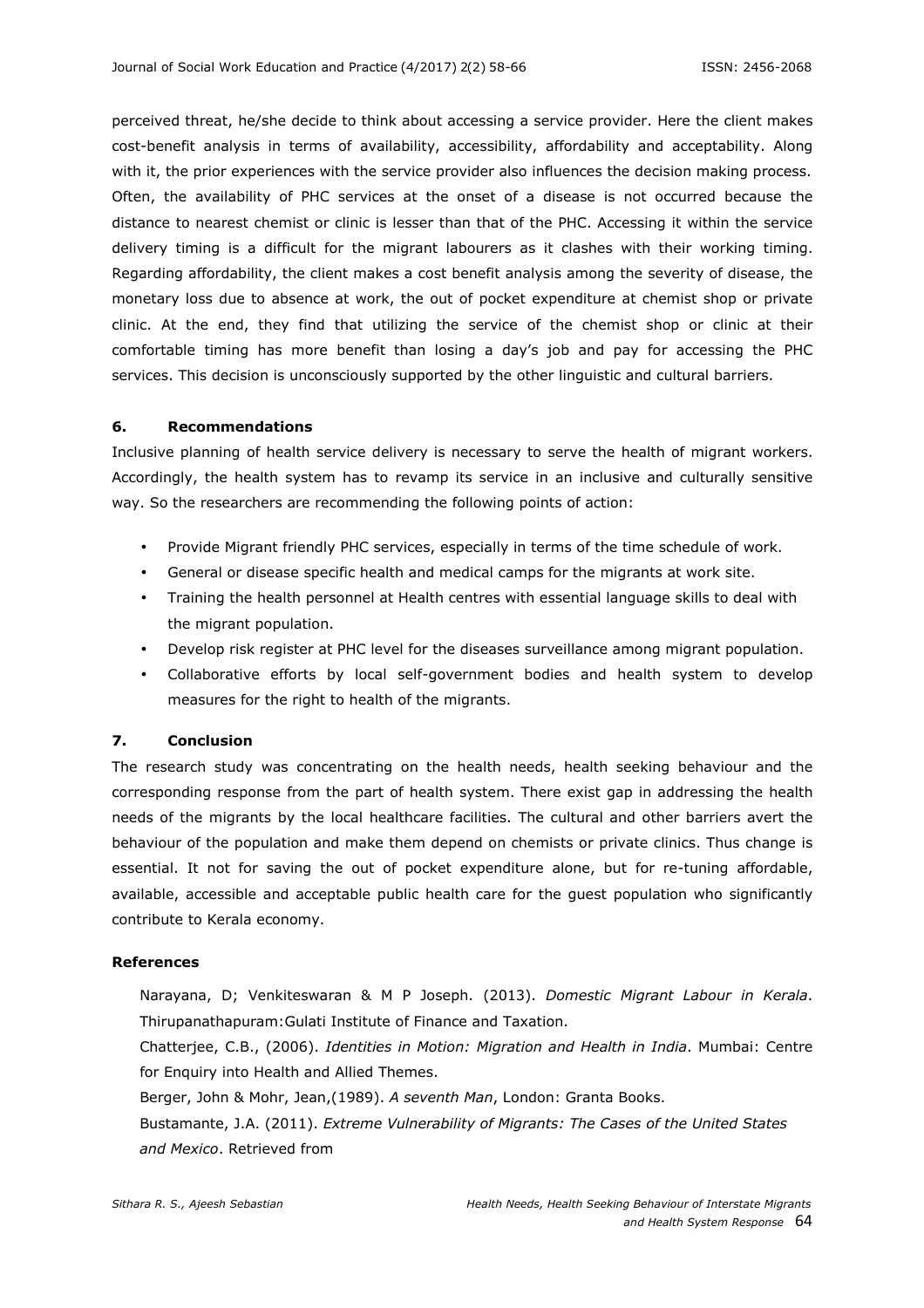http://www.colef.mx/migracionesinternacionales/revistas/MI20/MI\_20-97-118.pdf retrieved on 15/01/2016

http://www.unesco.org/most/paper\_devarennes.pdf retrieved on 15/01/2016

Kumar, N.A. (2011). *Vulnerability of Migrants and responsiveness of the State: The Case of Unskilled Migrant Workers in Kerala, India*. Retrieved from http://csesindia.org/admin/modules/cms/docs/publication/29.pdf on 19/01/2016

Rogaly B, et al. (2002) *Seasonal migration and welfare/illfare in eastern India: a social analysis*. Journal of Development Studies.vol.38 (5):89–114.

J.W. Mosses & S.I. Rajan, (2012) *Labour Migration and integration in Kerala*. Labour & Development, Vol. 19(1): pp.1-18.

Musah K. Toyin & Kayode O.O (2014) *Preliminary Assessment of Healthcare Seeking Behaviour Among Users of Primary Health Care Facilities in Ilorin Metropolis, Kwara State, Nigeria*. IOSR Journal of Nursing and Health Science, Volume 3, Issue 4 Ver. I (Jul-Aug. 2014), PP 31-35

Sreejini, J (2012). *Factors associated with Health seeking behaviour and Self-reported morbidity pattern among the Interstate migrant labourers in Thiruvananthapuram district*. Retrieved from http://dspace.sctimst.ac.in/jspui/handle/123456789/2138 on 19/01/2016

D. Maneze, M. DiGiacomo, Y. Salamonson, J. Descallar, and P. M. Davidson (2015). *Facilitators and Barriers to Health-Seeking Behaviours among Filipino Migrants: Inductive Analysis to Inform Health Promotion*. BioMed Research International, vol, Article ID 506269, 9 pages, 2015. doi:10.1155/2015/506269

Schmid Mast M, Hall JA, Roter DL. (2007). *Disentangling physician sex and physician communication style: their effects on patient satisfaction in a virtual medical visit*. Patient Educ Couns. 68(1):16–22.

Cooper, L. A., Roter, D. L. 2003. Patient-provider communication: The effect of race and ethnicity on process and outcomes of healthcare. In B. D. Smedley, A. Y. Stith & A. R. Nelson (Eds.) *Unequal treatment: Confronting racial and ethnic disparities in health care* (pp. 552- 593). Washington, DC: The National Academies Press.

Saha, S., Arbelaez, J. J., Cooper, L. A. 2003. *Patient-physician relationships and racial disparities in the quality of health care*. American Journal of Public Health, 93, 1713-1719.

Akinola, A.B. et al. (2014). *Health equity for internal migrant labourers in India: an ethical perspective*. In Indian Journal of Medical Ethics vol.(4).pp.232-237.

Rivers, D. (2007). *An examination of the relationship among patient factors, patient-physician interaction, and utilization of health services in adults with diabetes* (Doctoral dissertation), Texas A&M University. Retrieved from http: / /hdl .handle .net /1969 .1 /ETD -TAMU -1324 on 18/01/2016.

Ackernocht (1947) as quoted in S.K. Pradhan. (2013). *Health and Health Seeking Behaviour among the Tribals: A Case Study in Sundargarh District of Odisha.* (Thesis) retrieved from http://ethesis.nitrkl.ac.in/5038/1/411HS1006\_%281%29.pdf on 19/01/2016.

International Organization for Migration. (2013). *Addressing the Health of Migrants, within the scope of the UN GA High Level Dialogue (HLD) on Migration and Development* (p. 1). IOM.